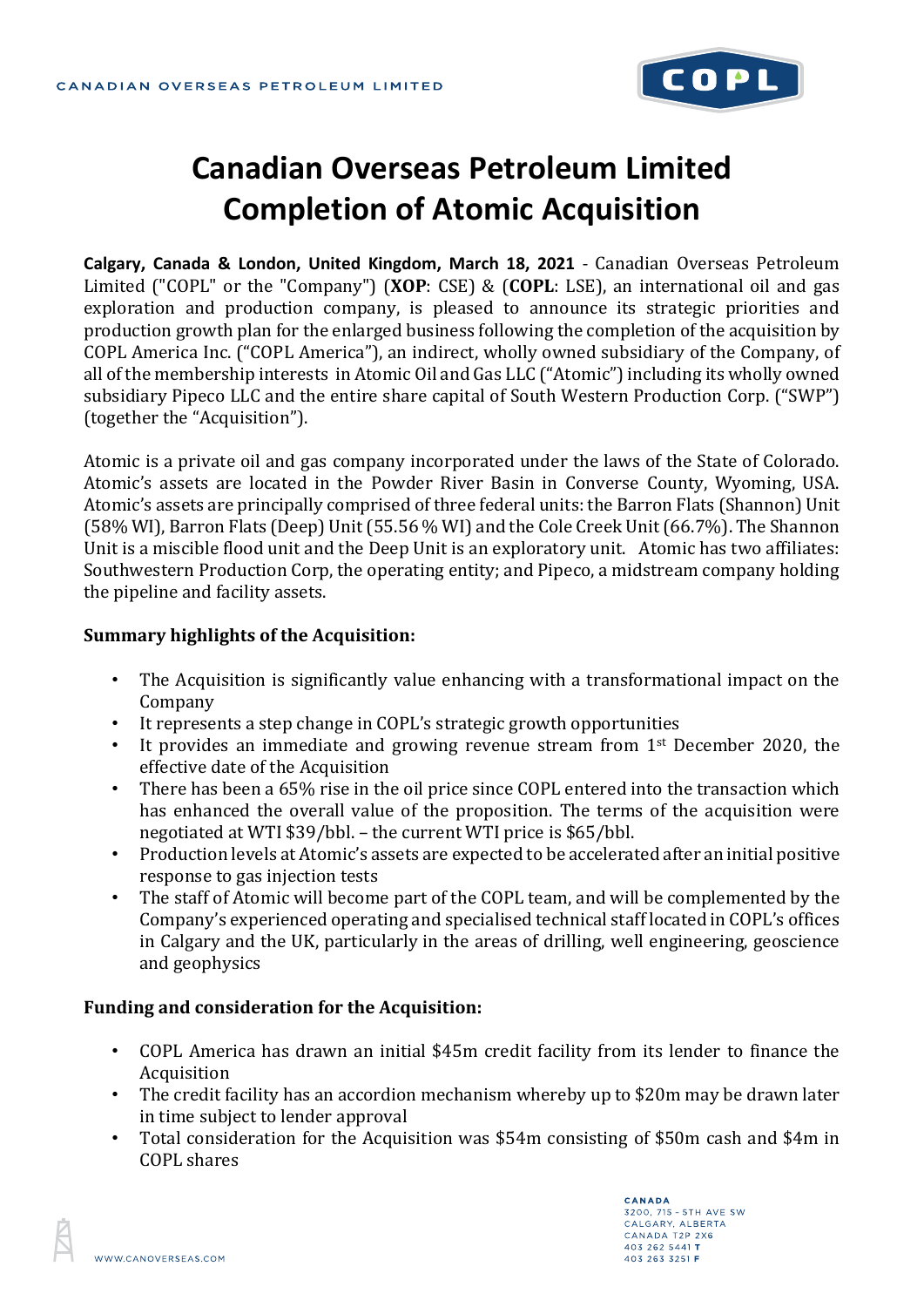

• The Company, through its recent equity financing, has provided SWP with \$9m of working capital

## **The Atomic assets:**

- 31.1m Barrels of Oil Equivalent 24.7m BOE net of Royalties of Proved + Probable ("P2") Reserves
- Two operated oil fields: Barron Flats Unit (58% WI) and Cole Creek Unit (66.7% WI), and the exploratory Barron Flats Federal (Deep) Unit (55.56% WI) in the State of Wyoming, USA
- It is a high NPV asset secured at a price well below traditional metrics:
	- $\triangleright$  NPV (10%) @ 2020 WTI base of \$39/bbl.: Proved (P1): \$101.5m and P2: \$185m
	- ➢ ROI: 58.3% given \$2.18/bbl. acquisition cost on P2 reserves vs value of \$7.52/bbl. at NPV (10%) @ \$39/bbl. WTI

## **Plan for accelerating oil production:**

- Beginning April 1, injection gas volumes (produced and make-up gas) are expected to increase dramatically, peaking in the fourth quarter of 2021
	- o Purchased monthly make-up gas volumes will increase in the month of April to 126,000 Mcf, from 15,600 Mcf in the month of February, peaking at 200,000 Mcf in the fourth quarter
	- o This dramatic increase in purchased make-up gas volumes is due to the COPL's strong balance sheet as a result of its equity and debt financings used to acquire Atomic and SWP
- Crude oil production should increase dramatically by year-end from the current c. 1,350 bbl./d due to the ramp-up in gas injection volumes
- A total of 20 additional Production and Injection wells are planned to be drilled in 2022 and 2023 to balance the oil recovery from the field and maintain high production levels. COPL's engineering team will commence detailed well planning in 2021 for execution in 2022
- Atomic holds an operated interest in a large contiguous lease block in Converse County, Wyoming
	- $\circ$  Recently large US oil and gas independents have announced substantial drilling plans and acquisitions north of the lease block targeting light oil in multiple stacked horizons
		- These light oil-bearing horizons appear to be unexploited and it highlights the further development potential at the Barron Flats Deep Unit (below the Shannon BFU) and Cole Creek Unit. COPL's geological and geophysical team will commence an evaluation of these horizons
- The Company's reservoir simulation conducted by a third-party specialist reservoir engineering firm in January of this year suggests a gross production target from the Barron Flats Unit is now 7,000 bbl./d in 18 months time due to the increase in gas injection volumes alone. This equates to a five-fold uplift on current production rates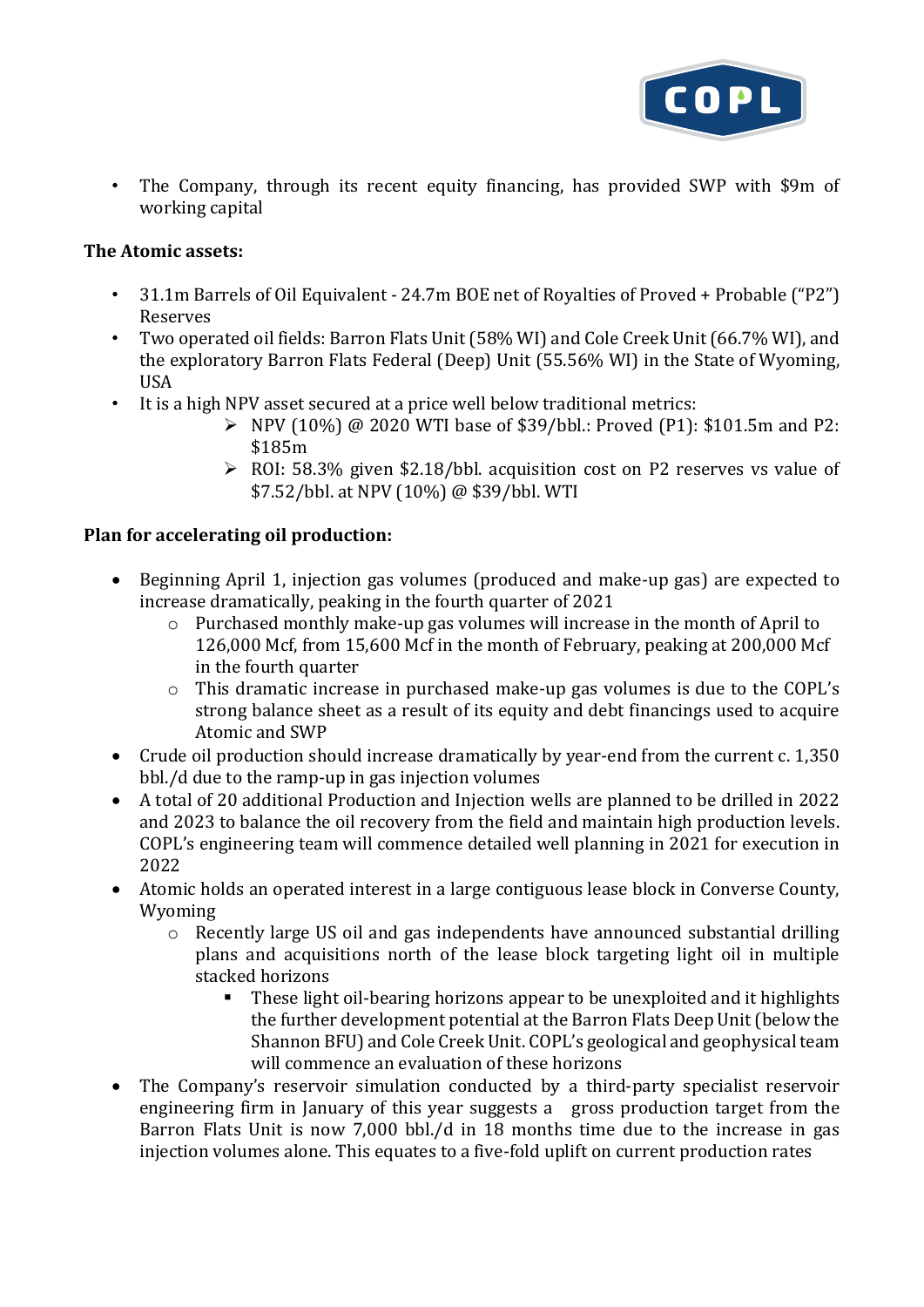

## **Credit Facility to fund the Acquisition:**

The acquisition was funded in part with debt via a loan agreement (the "Loan Agreement") dated 16 March 2021 between a US based Credit Fund as lenders and (amongst others) COPL America as borrower. The following are some key features relating to the Loan Agreement:

- an initial drawn principal loan amount of \$45,000,000;
- the possibility of further loan amounts of up to \$20,000,000 being agreed with the lenders;
- an interest rate of monthly US\$ LIBOR plus 10.5% per annum (subject to US\$ LIBOR floor of 2% per annum); interest is paid monthly in arrears at the end of each month;
- a four-year tenor with the ability to prepay earlier (subject to early prepayment fees in the first three years);
- covenants typical for a deal of this type including spending on capex subject to lender approval and the maintenance of certain financial ratios for asset coverage (1.5:1), leverage (2.5-3:1) and liquidity (45-day cash average must be at least US\$2,500,000);
- there is a comprehensive security and guarantee package granted by COPL America, its parent COPL America Holding Inc. and its subsidiaries, all of which are incorporated in the USA;
- the lenders were also granted warrants covering 5% of the common shares of COPL America Inc. for nominal consideration. On maturity (or earlier, in certain other circumstances such as a change of control in COPL or a sale of COPL America Inc.), the lenders would be entitled to be paid to redeem such warrants the greater of approximately 5% of COPL's market capitalization or 5% of the net asset value of COPL America Inc. at such time and;
- the debt financing was structured so as not to require security or guarantees to be provided by COPL or its wider group outside of the USA, and so as not to have the business of COPL or such wider group restricted by reason of any of them granting any covenants or representations in favor of the lenders. All financial ratios are calculated with reference to COPL America and its US subsidiaries only.

All dollar figures are expressed in lawful currency of the United States of America

**Arthur Millholland, President and CEO, commented:** "The acquisition of Atomic and its affiliate companies represents a game changing acquisition for COPL. We now have a strong balance sheet, secure cash flow and are now well placed to deliver increased production and enhanced revenues, profitability and shareholder value – underpinned by increases in the oil price and quality of our new assets. We look to the future with renewed confidence."

### **Advisors:**

- **M&A Advisor:** Eight Capital; Calgary, Canada
- **Debt Advisor:** ERG Capital Partners; Connecticut, USA
- **UK Broker:** Tennyson Securities; London, United Kingdom
- **Legal Advisors:** McCarthy Tetrault LLP; London, United Kingdom
	- Davis Graham and Stubbs LLP; Denver, Colorado, USA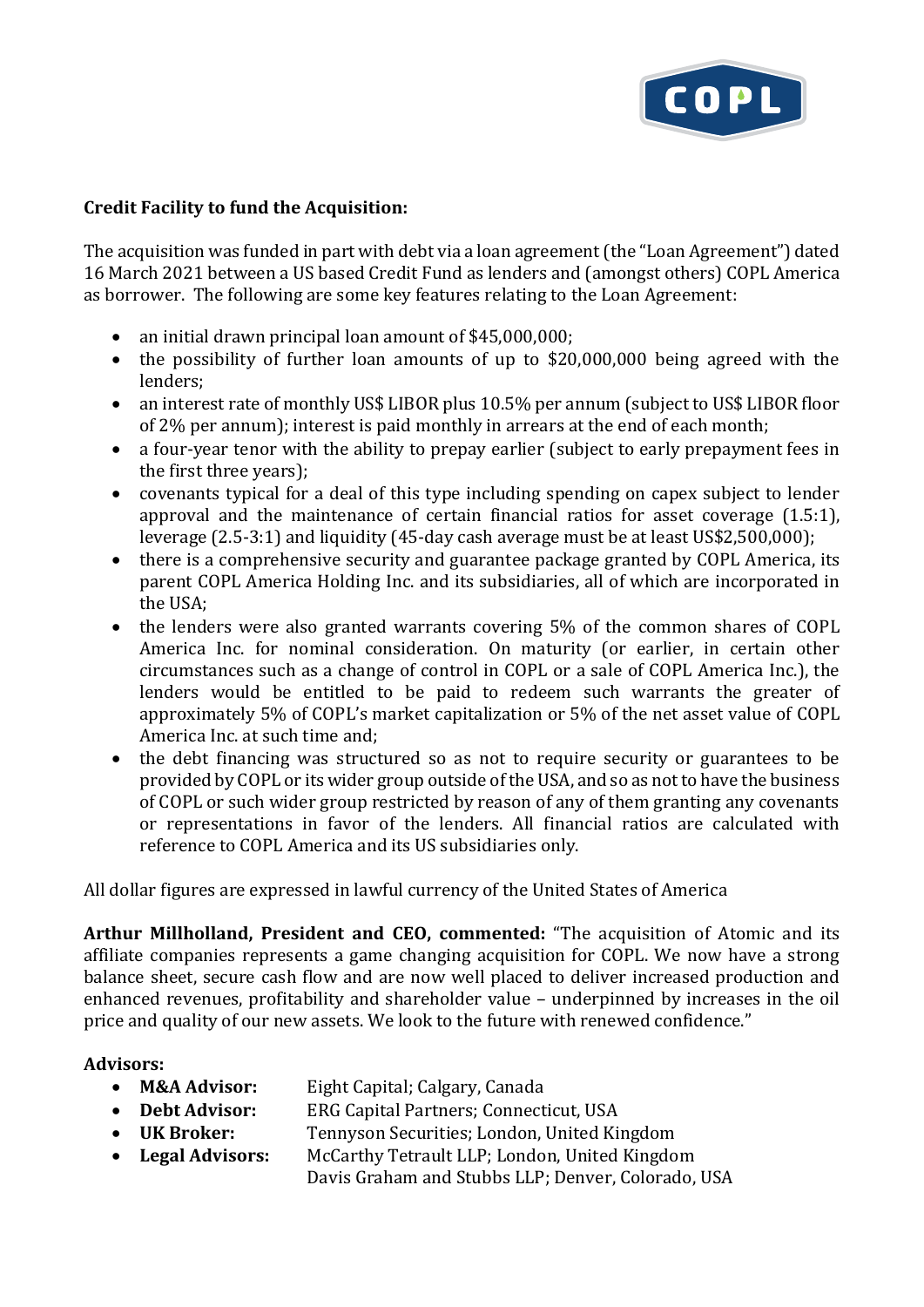

## **Total Voting Rights:**

In connection with the acquisition of Atomic and SWP, the Company issued a total of 818,873,319 common shares on 16 March 2021 at a price of £0.003497 (or 0.3497 pence) per common share as consideration to Atomics' and SWP's previous shareholder.

Following the issuance of these shares, the Company has a total of 14,863,619,791 common shares issued and outstanding. There are no common shares held in treasury and therefore the total number of voting rights in the Company is 14,863,619,791. This figure may be used by shareholders in the Company as the denominator for the calculations by which they will determine if they are required to notify their interest in, or a change to their interest in, the share capital of the Company under the Financial Conduct Authority's Disclosure Guidance and Transparency Rules.

#### **About the Company:**

COPL is an international oil and gas exploration, development and production company actively pursuing opportunities in the United States with operations in Converse County Wyoming, and in sub-Saharan Africa through its ShoreCan joint venture company in Nigeria, and independently in other countries.

#### **For further information, please contact:**

Mr. Arthur Millholland, President & CEO Mr. Ryan Gaffney, CFO Canadian Overseas Petroleum Limited Tel: + 1 (403) 262 5441

Cathy Hume CHF Investor Relations Tel: +1 (416) 868 1079 ext. 251 Email: [cathy@chfir.com](mailto:cathy@chfir.com)

Charles Goodwin Yellow Jersey PR Limited Tel: +44 (0) 77 4778 8221 Email: [copl@yellowjerseypr.com](mailto:copl@yellowjerseypr.com)

Peter Krens Equity Capital Markets, Tennyson Securities Tel: +44 (0) 20 7186 9033 Email: [peter.krens@tennysonsecurities.co.uk](mailto:peter.krens@tennysonsecurities.co.uk)